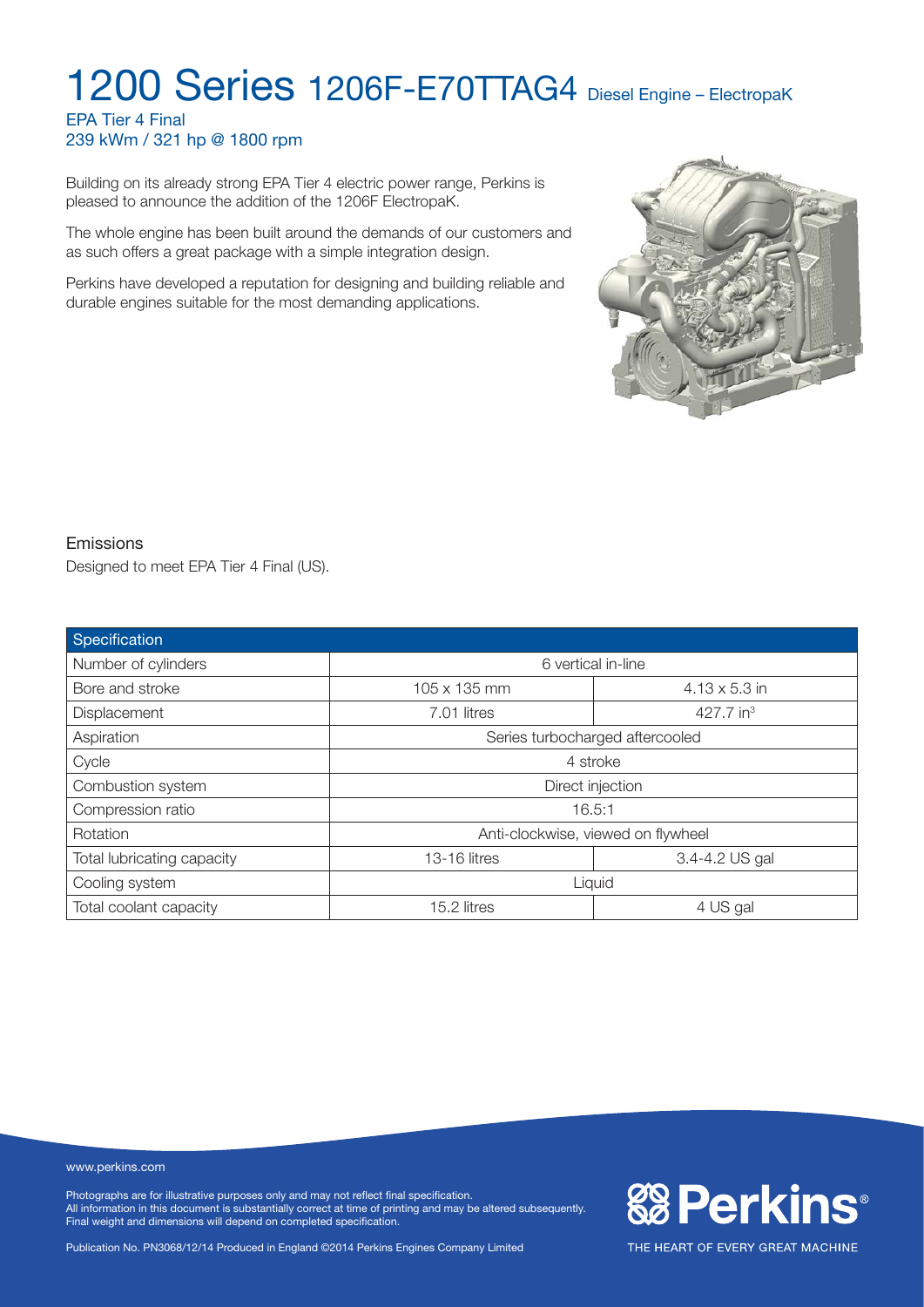EPA Tier 4 Final 239 kWm / 321 hp @ 1800 rpm

#### Features and benefits

#### Dependable power

- World-class manufacturing capability and processes coupled with proven core engine designs assure reliability, quiet operation, and many hours of productive life
- Series turbocharging with smart wastegate

#### Lifetime of low cost

- Fuel consumption optimised to match operating cycles of a wide range of equipment and applications. No additional fluids or additives are required which lowers operating costs
- Hydraulic tappets, multi-vee belts, service-free aftertreatment and 500 hour oil change intervals enable low-cost maintenance
- Extended Service Contracts protect and plan the cost of ownership Discover more: www.perkins.com/esc

#### Industry leading flexibility

• Exceptional power density enables standardisation across numerous applications. Multiple installation options minimise total package size. Ideal for equipment with narrow engine compartments

#### Local support, global coverage

- Perkins recognise that the customer relationship is important to machine manufacturers and we can offer a range of flexible solutions to help provide appropriate support, either to the OEM's network or directly to the machine customer
- Perkins information systems enable our distributors to quickly diagnose engine faults and identify the right parts. The Perkins logistics operation is able to dispatch more than 45,000 different parts from stock, reaching the customer within 24 hours
- To find your local distributor: www.perkins.com/distributor

www.perkins.com

Photographs are for illustrative purposes only and may not reflect final specification. All information in this document is substantially correct at time of printing and may be altered subsequently. Final weight and dimensions will depend on completed specification.

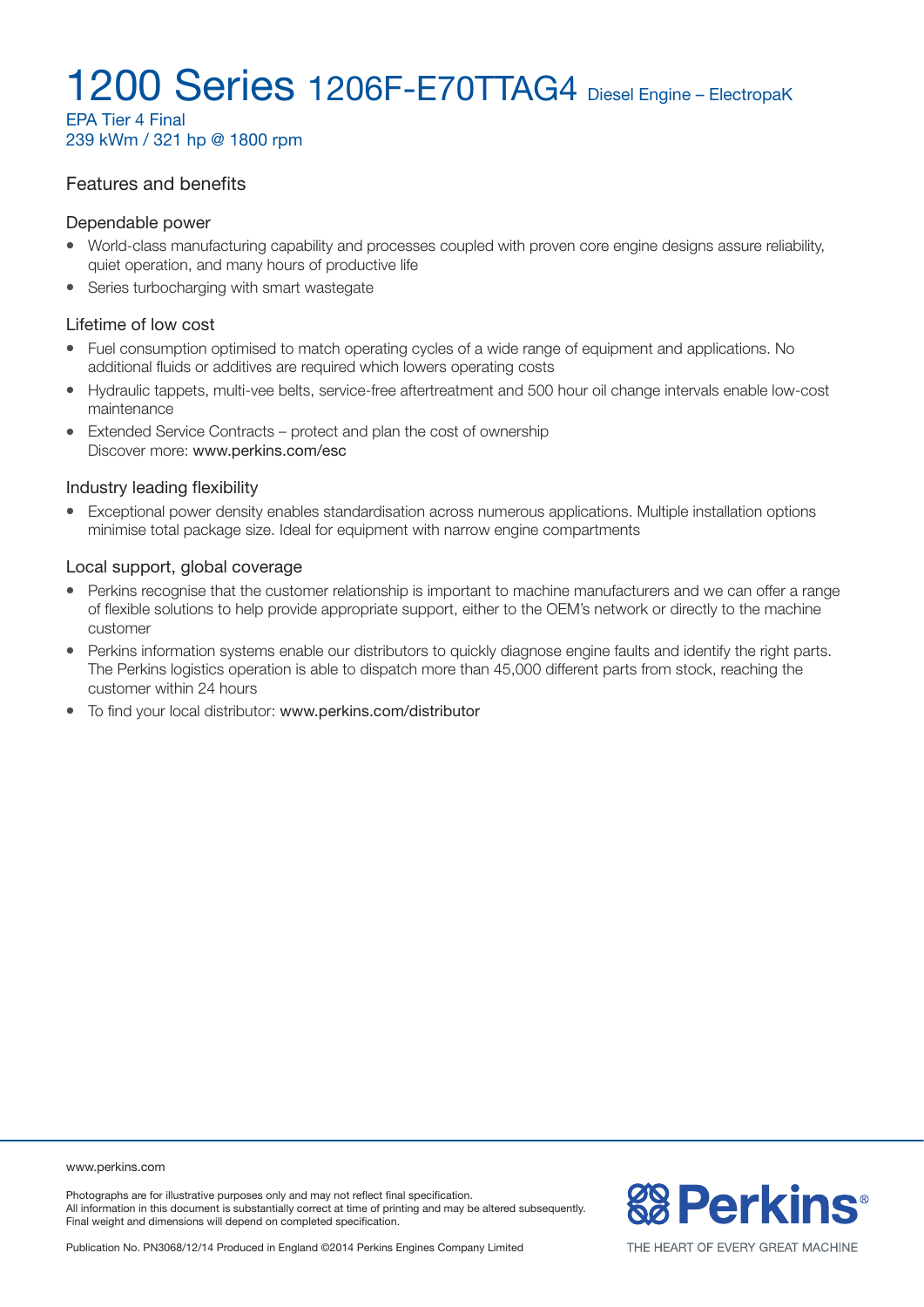EPA Tier 4 Final 239 kWm / 321 hp @ 1800 rpm

#### Technical information

#### Air inlet

• Standard air cleaners

#### Control system

- Full electronic control system
- All connectors and wiring looms waterproof and designed to withstand harsh off-highway environments
- Flexible and configurable software features and well supported SAE J1939 CAN bus enables highly integrated machines

#### Cooling system

- 50:50 water glycol mix
- Tropical radiator as standard ensures optimal cooling performances all year round in any state

#### Standard emissions control equipment

• NRS – NOx Reduction System

#### Flywheels and flywheel housing

• SAE 2 flywheel housing

#### Oil and fuel system

- Flat bottomed, isolated, aluminum sump
- Electronic high pressure common rail
- $\bullet$  Innovative filter design ensures maximum protection of the engine

www.perkins.com

Photographs are for illustrative purposes only and may not reflect final specification. All information in this document is substantially correct at time of printing and may be altered subsequently. Final weight and dimensions will depend on completed specification.

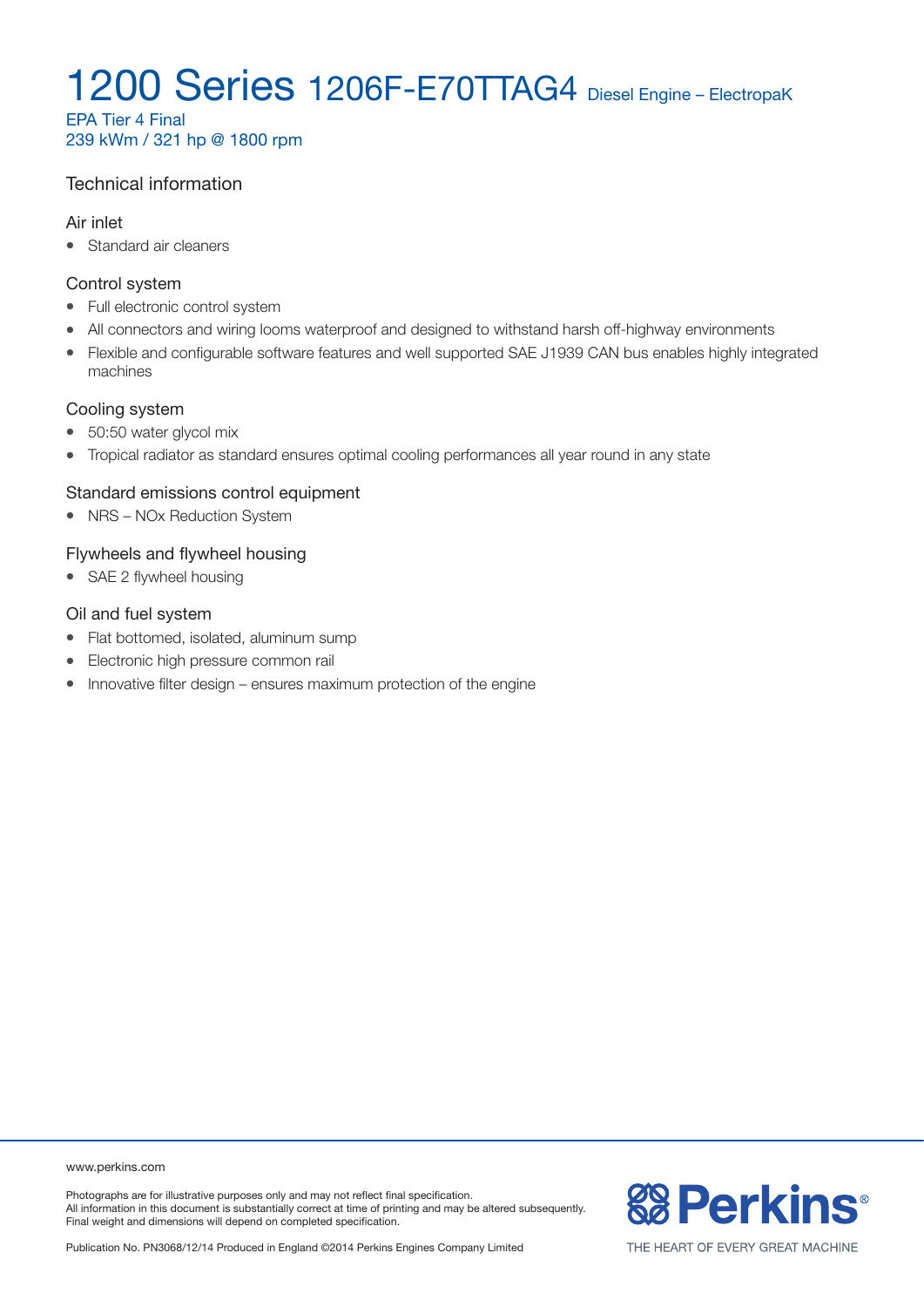#### EPA Tier 4 Final 239 kWm / 321 hp @ 1800 rpm



| Engine package weights and dimensions (including electrics and backend) |          |           |  |
|-------------------------------------------------------------------------|----------|-----------|--|
| Length                                                                  | 1769 mm  | 69.6 in   |  |
| Width                                                                   | $916$ mm | 36.0 in   |  |
| Height                                                                  | 1461 mm  | $57.5$ in |  |
| Weight (dry)                                                            | 1087 kg  | 2396 lb   |  |

www.perkins.com

Photographs are for illustrative purposes only and may not reflect final specification. All information in this document is substantially correct at time of printing and may be altered subsequently. Final weight and dimensions will depend on completed specification.



Publication No. PN3068/12/14 Produced in England ©2014 Perkins Engines Company Limited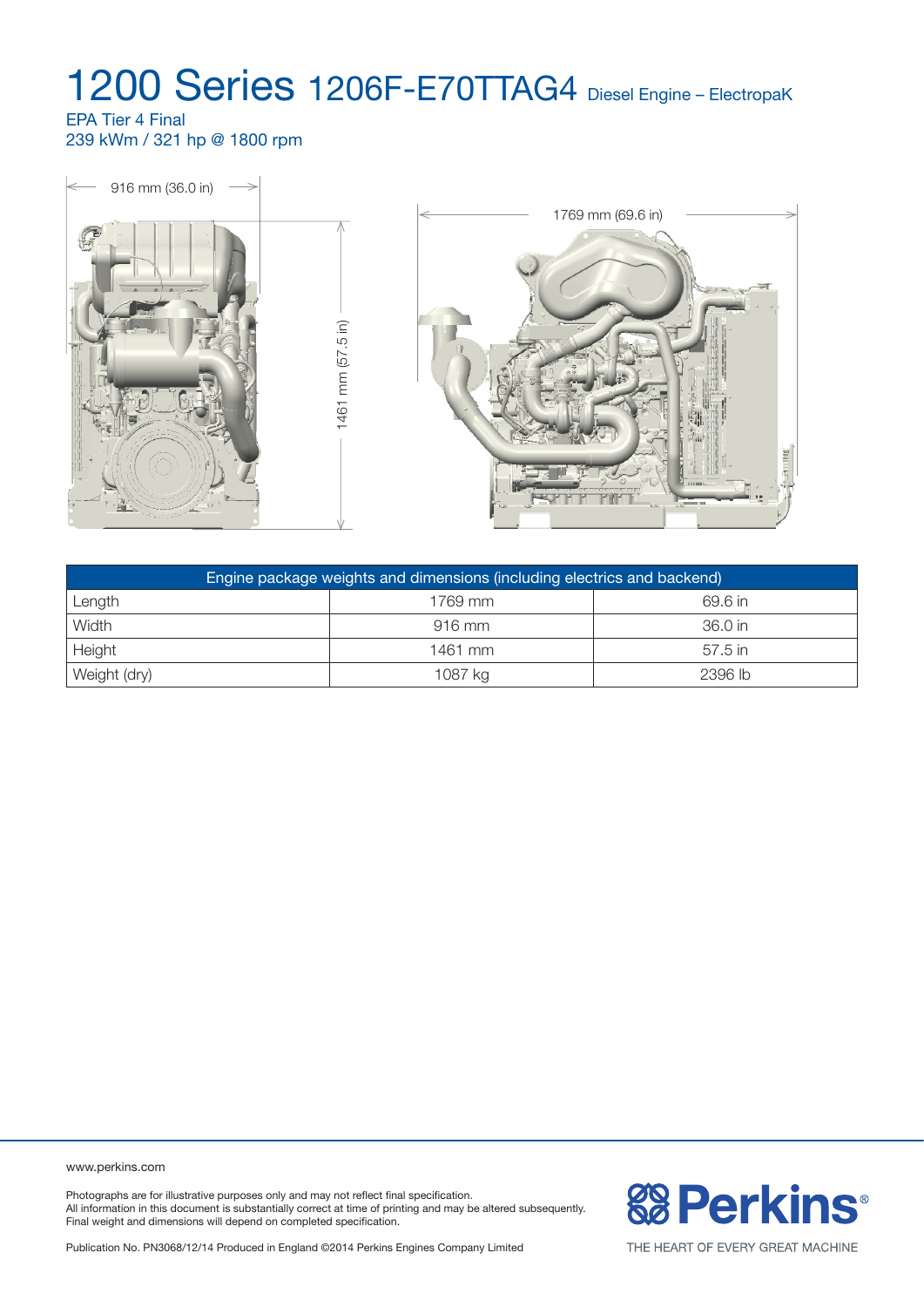EPA Tier 4 Final 239 kWm / 321 hp @ 1800 rpm

## Front view Top view 799 mm (31.4 in)  $\longrightarrow$   $\longrightarrow$  770 mm (30.3 in) 799 mm (31.4 in) 515 mm (20.3 in) 799 mm (31.4 in) 515 mm (20.3 in)

|        | Aftertreatment weights and dimensions |          |  |
|--------|---------------------------------------|----------|--|
| Length | 799 mm                                | -31.4 in |  |
| Width  | 770 mm                                | 30.3 in  |  |
| Height | $515$ mm                              | 20.3 in  |  |

#### Aftertreatment

- CEM Clean Emissions Module
- Basic aftertreatment package includes DOC / DPF / **SCR**
- $\bullet$  DOC Diesel Oxidation Catalyst
- DPF Diesel Particulate Filter
- SCR Selective Catalytic Reduction
- 3 inch flex pipe connection kit with rotatable elbow for 60° and 90° RS inlet flexibility

#### **Technology**

The DPF technology chosen is a wall flow filter configuration. This enables the engine to be optimised for superior performance and low fuel consumption.

#### Power

Using our advanced research and development techniques, we have perfectly matched the aftertreatment to the engine. The engine performance has then been optimised to give the maximum power and in normal operation, the regeneration is invisible to the operator.

#### www.perkins.com

Photographs are for illustrative purposes only and may not reflect final specification. All information in this document is substantially correct at time of printing and may be altered subsequently. Final weight and dimensions will depend on completed specification.

### Regeneration

Passive Regenerations System maximises fuel efficiency during regeneration.

#### **Mounting**

Remote and engine-mounted installation options provide OEM flexibility for many applications.

#### **Service**

Aftertreatment designed to be service-free.

# **& Perkins®**

Publication No. PN3068/12/14 Produced in England ©2014 Perkins Engines Company Limited